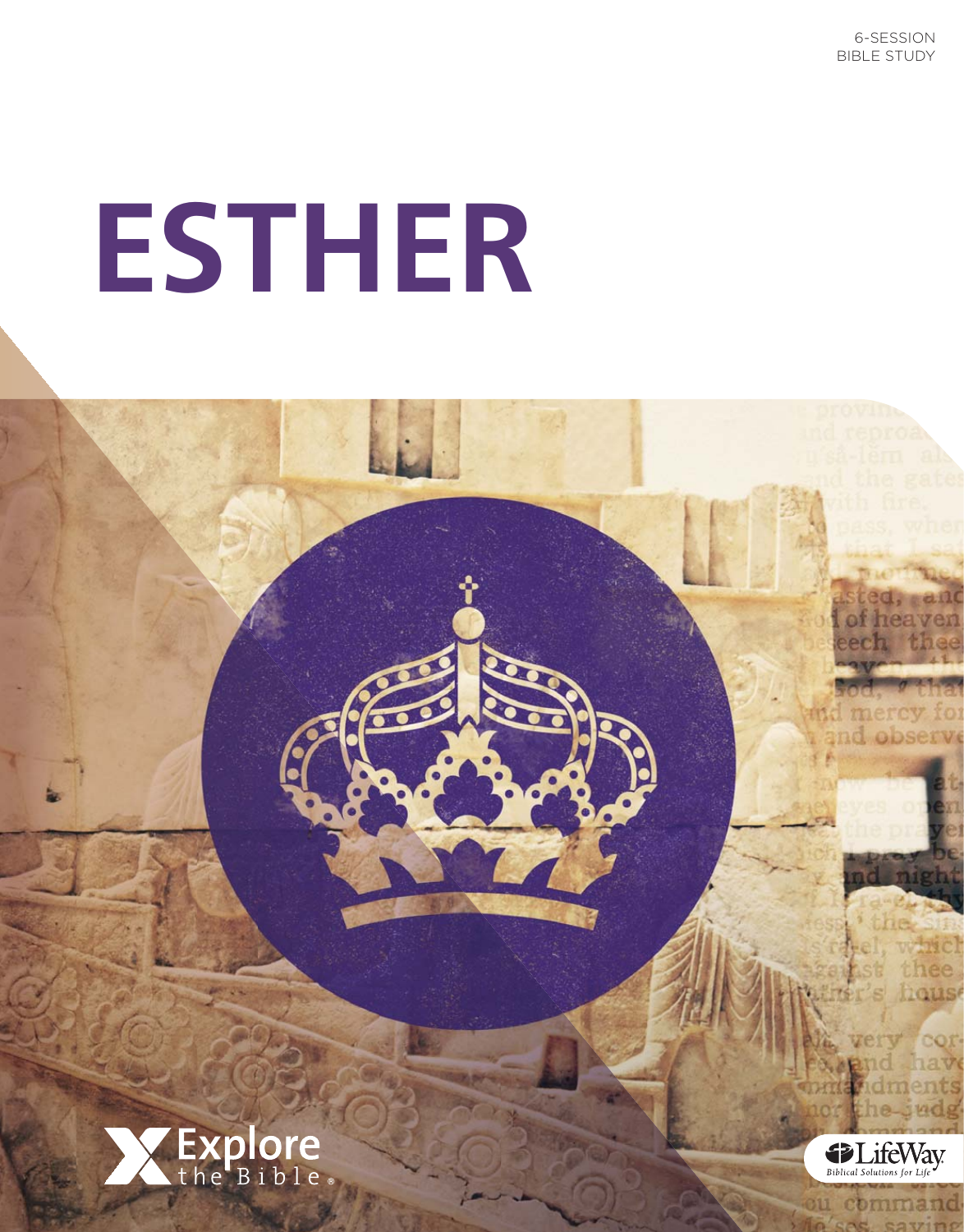

#### Let the Word dwell in you.

With *Explore the Bible*, groups can expect to engage Scripture in its proper context and be better prepared to live it out in their own context. These book-by-book studies will help participants—

- Solution y grow in their love for Scripture;
- > gain new knowledge about what the Bible teaches;
- > develop biblical disciplines;
- ▶ internalize the Word in a way that transforms their lives.



*@ExploreTheBible*

*facebook.com/ExploreTheBible*

*lifeway.com/ExploreTheBible* 

*ministrygrid.com/web/ExploreTheBible*

#### *EXPLORE THE BIBLE: Esther*

© 2014 LifeWay Press®

ISBN 9781430040125

Item 005725122

Dewey decimal classification: 222.9

Subject heading: BIBLE. O.T. ESTHER \ WOMEN \ COURAGE

**ERIC GEIGER** *Vice President, Church Resources*

**TONY EVANS** *General Editor*

**TOBY JENNINGS** *Managing Editor*

**JEREMY MAXFIELD** *Content Editor*

**FAITH WHATLEY** *Director, Adult Ministry*

**PHILIP NATION** *Director, Adult Ministry Publishing*

Send questions/comments to: Content Editor, *Explore the Bible: Adult Small-Group Study;* One LifeWay Plaza; Nashville, TN 37234-0152.

*Printed in the United States of America*

For ordering or inquiries visit *www.lifeway.com;* write to LifeWay Small Groups; One LifeWay Plaza; Nashville, TN 37234-0152; or call toll free 800.458.2772.

We believe that the Bible has God for its author; salvation for its end; and truth, without any mixture of error, for its matter and that all Scripture is totally true and trustworthy. To review LifeWay's doctrinal guideline, please visit *www.lifeway.com/doctrinalguideline.*

Unless indicated otherwise, all Scripture quotations are taken from the Holman Christian Standard Bible®, Copyright © 1999, 2000, 2002, 2003, 2009 by Holman Bible Publishers®. Used by permission. Holman Christian Standard Bible®, Holman CSB®, and HCSB® are federally registered trademarks of Holman Bible Publishers. Scripture quotations marked NASB are taken from the New American Standard Bible®, Copyright © 1960, 1962, 1963, 1968, 1971, 1972, 1973, 1975, 1977, 1995 by The Lockman Foundation. Used by permission. *(www. lockman.org)* Scripture quotations marked ESV are taken from The Holy Bible, English Standard Version® (ESV®), copyright © 2001 by Crossway, a publishing ministry of Good News Publishers. Used by permission. All rights reserved.

Page 9 quotation: Tony Evans, *For Married Women Only*  (Chicago: Moody, 2010), 28. Page 17 quotation: Tony Evans, *Kingdom Man* (Nashville: Thomas Nelson, 2012), 19. Page 27 quotation: William Shakespeare, *Macbeth,* in *Shakespeare: Major Plays and the Sonnets,* ed. G. B. Harrison (New York: Harcourt, Brace & World, 1948), 4.3.209–10. References are to act, scene, and lines. Page 37 quotation: Michael Card, *The Walk* (Nashville: Thomas Nelson, 2001). Page 47 quotation: Tony Evans, *Our God Is Awesome* (Chicago: Moody, 1994), 163. Page 57 quotation: Tony Evans, *Raising Kingdom Kids* (Carol Stream, IL: Tyndale, 2014), 27.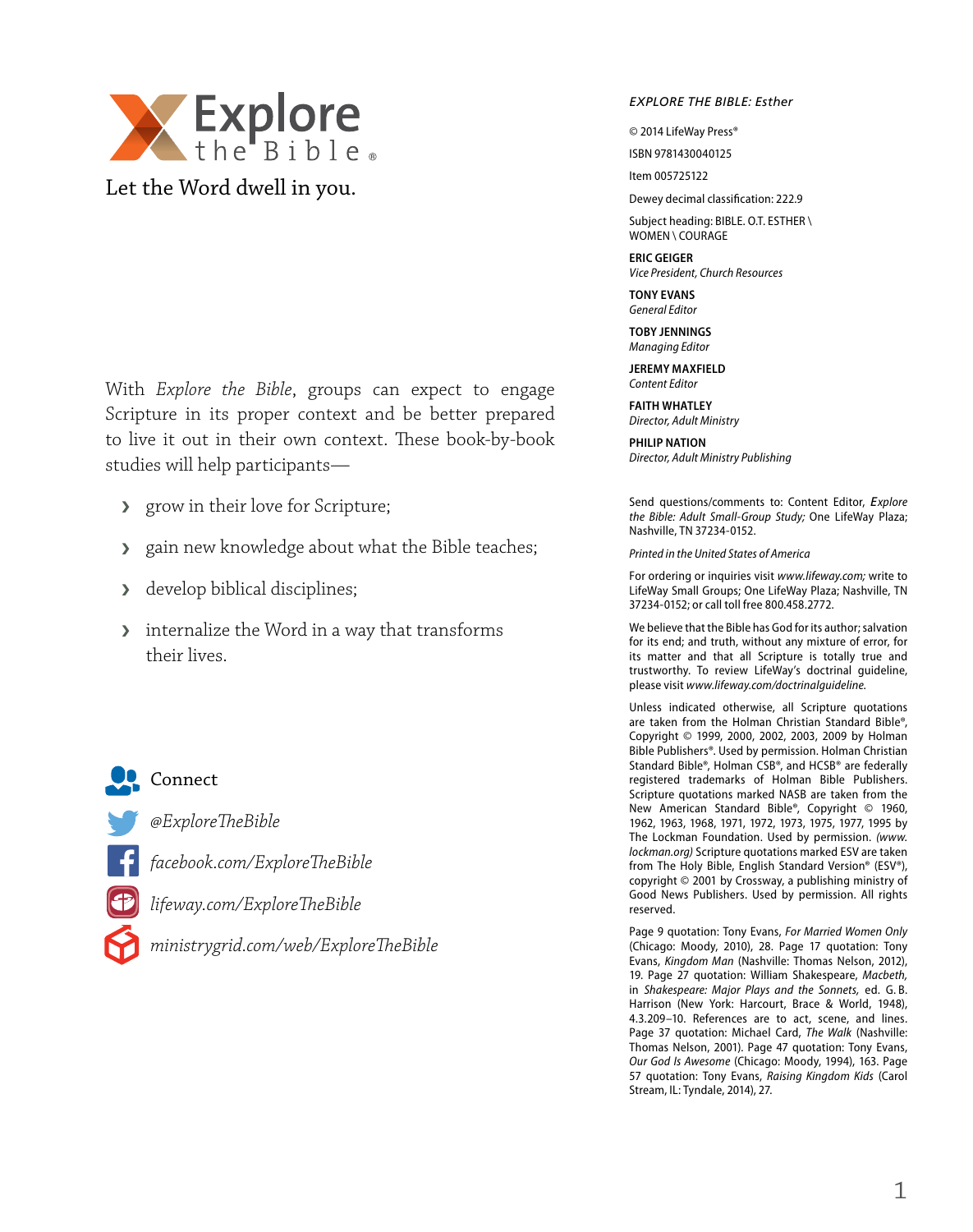### **ABOUT THIS STUDY**

#### **THE INVISIBLE HAND OF GOD IS AT WORK IN AND THROUGH YOU.**

What if everything in your seemingly ordinary life is leading toward an extraordinary display of God's greatness? You're not where you are by accident. There's no such thing as luck or coincidence. God has a plan, and you're right in the middle of the action.

Will your heart break and compel you to boldly take a stand and speak for those without a voice? Will you live with conviction but respect? Will God bring salvation to people within your circle of influence?

The Book of Esther gives hope and confidence to anyone who needs to know that God is present, powerful, and personal. He has strategically positioned you as part of His kingdom to bring salvation to your circle of influence.

*Explore the Bible: Esther* helps you know and apply the encouraging and empowering truth of God's Word. Each session is organized in the following way.

UNDERSTAND THE CONTEXT: This page explains the original context of each passage and begins relating the primary themes to your life today.

EXPLORE THE TEXT: These pages walk you through Scripture, providing helpful commentary and encouraging thoughtful interaction with God through His Word.

OBEY THE TEXT: This page helps you apply the truths you've explored. It's not enough to know what the Bible says. God's Word has the power to change your life.

LEADER GUIDE: This final section provides optional discussion starters and suggested questions to help anyone lead a group in reviewing each section of the personal study.



For helps on how to use *Explore The Bible*, tips on how to better lead groups, or additional ideas for leading, visit: **www.ministrygrid.com/web/ExploreTheBible.**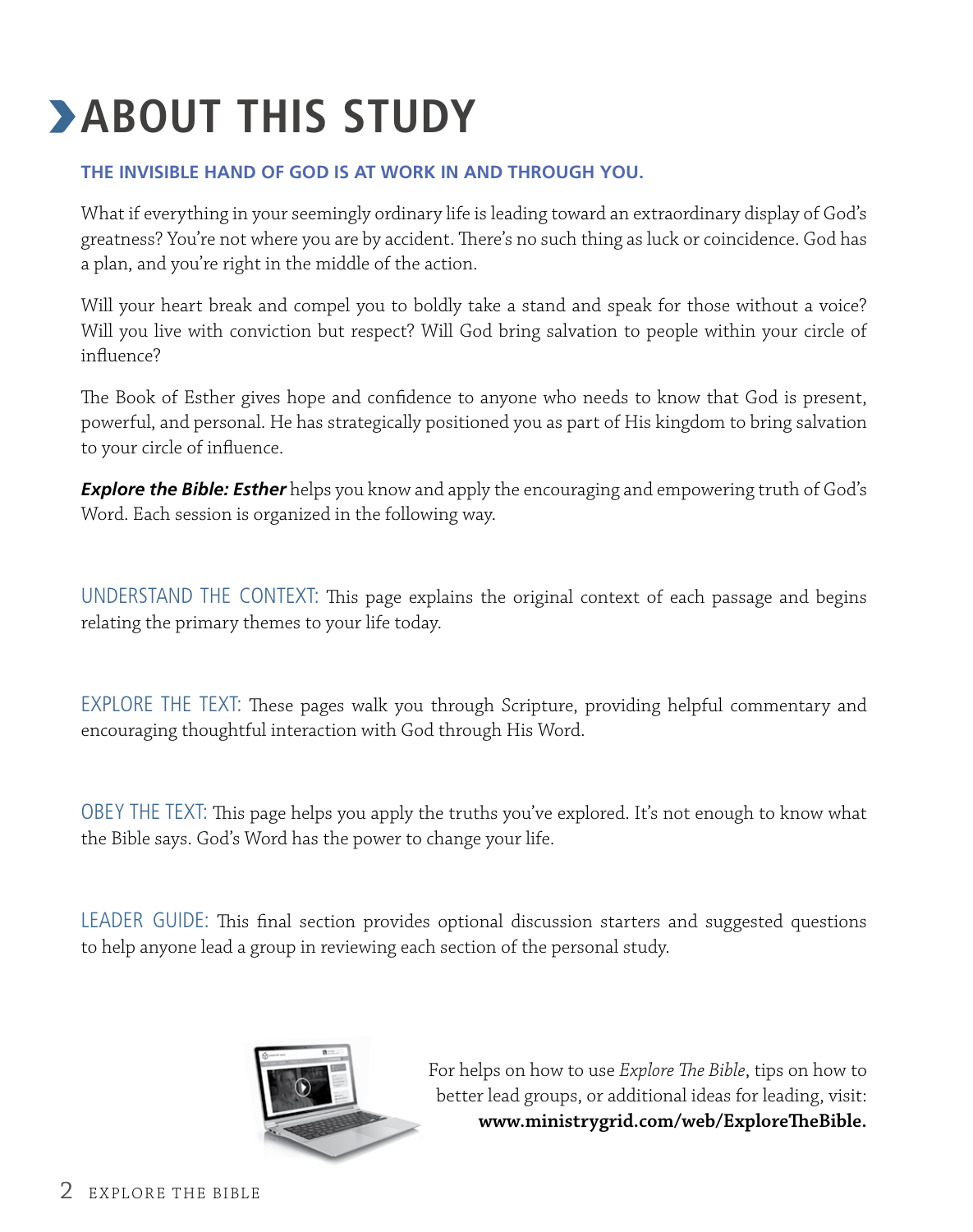### **SGROUP COMMITMENT**

As you begin this study, it's important that everyone agrees to key group values. Clearly establishing the purpose of your time together will foster healthy expectations and help ease any uncertainties. The goal is to ensure that everyone has a positive experience leading to spiritual growth and true community. Initial each value as you discuss the following with your group.

#### ❑ PRIORITY

Life is busy, but we value this time with one another and with God's Word. We choose to make being together a priority.

#### ❑ PARTICIPATION

We're a group. Everyone is encouraged to participate. No one dominates.

#### ❑ RESPECT

Everyone is given the right to his or her own opinions. All questions are encouraged and respected.

#### ❑ TRUST

Each person humbly seeks truth through time in prayer and in the Bible. We trust God as the loving authority in our lives.

#### ❑ CONFIDENTIALITY

Anything said in our meetings is never repeated outside the group without the permission of everyone involved. This commitment is vital in creating an environment of trust and openness.

#### ❑ SUPPORT

Everyone can count on anyone in this group. Permission is given to call on one another at any time, especially in times of crisis. The group provides care for every member.

#### ❑ ACCOUNTABILITY

We agree to let the members of our group hold us accountable to commitments we make in the loving ways we decide on. Questions are always welcome. Unsolicited advice, however, isn't permitted.

\_\_\_\_\_\_\_\_\_\_\_\_\_\_\_\_\_\_\_\_\_\_\_\_\_\_\_\_\_\_\_\_\_\_\_\_\_\_\_\_ \_\_\_\_\_\_\_\_\_\_\_\_\_

#### I agree to all the commitments. Date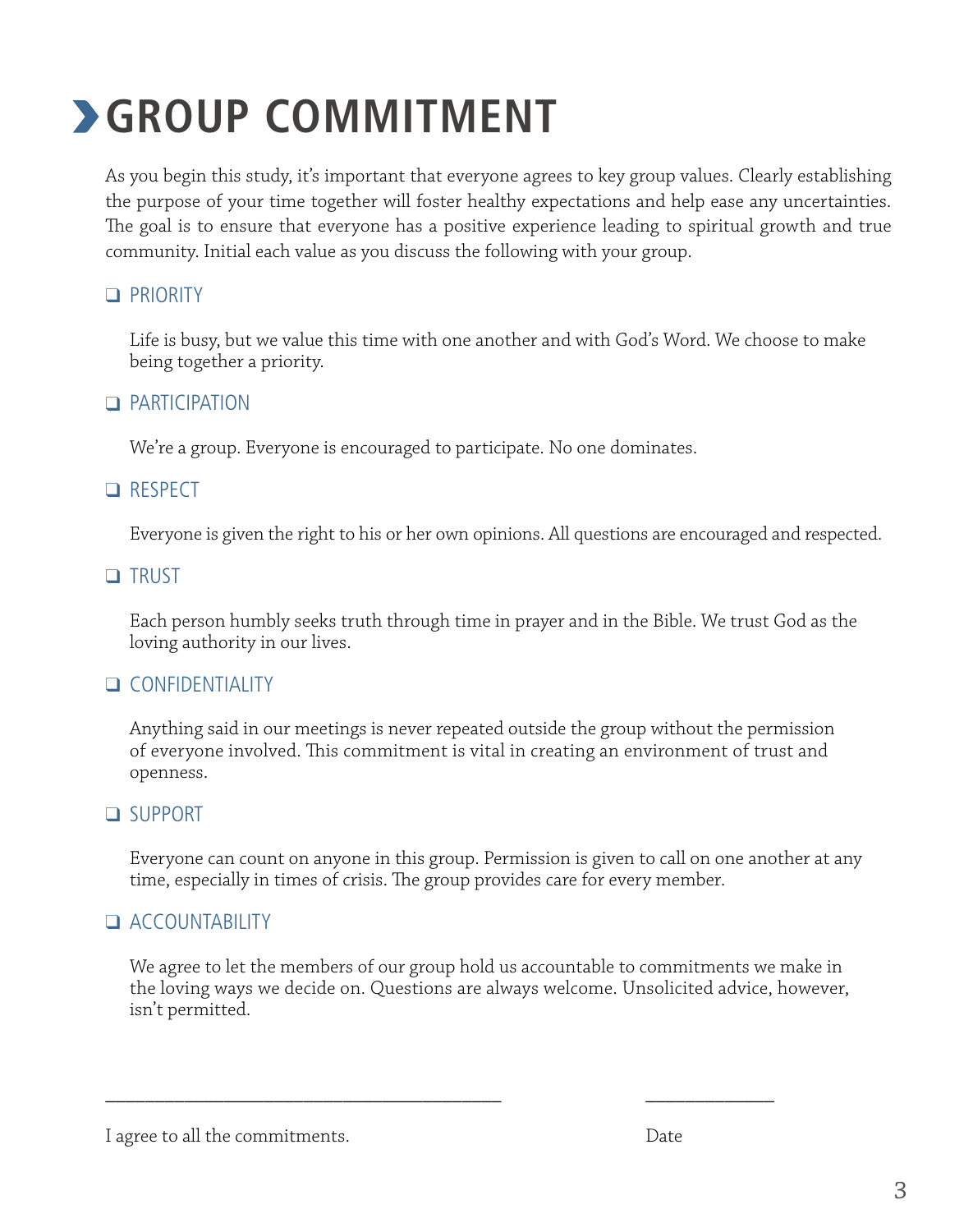### **GENERAL EDITOR**



**Dr. Tony Evans** is one of America's most respected leaders in evangelical circles. He is a pastor, a best-selling author, and a frequent speaker at Bible conferences and seminars throughout the nation.

Dr. Evans has served as the senior pastor of Oak Cliff Bible Fellowship in Dallas, Texas, for more than 35 years. He is also

the founder and president of The Urban Alternative, a ministry that seeks to restore hope and transform lives through the proclamation and application of God's Word.

Dr. Evans is the author of more than 50 books, including the following LifeWay short-term Bible studies: *Victory in Spiritual Warfare, Kingdom Man, Kingdom Agenda, It's Not Too Late,* and *The Power of God's Names.* For information about these Bible studies, please visit *www.lifeway.com/tonyevans.*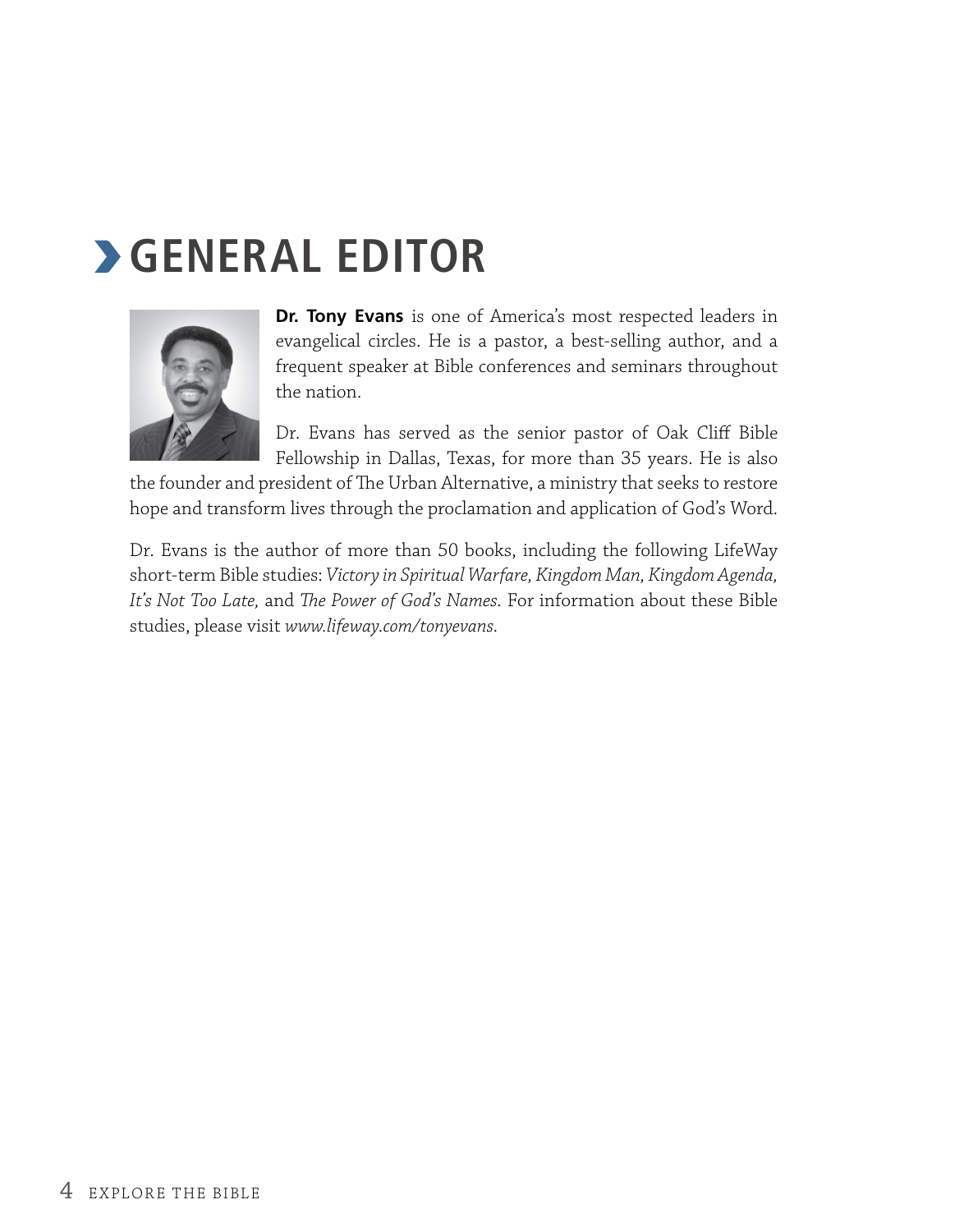hy people med by by thy str O LORD, I w thine ear b ayer of thy se ayer of thy se e to fear thy : r, I pray thee e sight of this e king's reup

CHAP xes, understand s sadness, sende mmission to build a ND it came month Ni h year of " g, that wine 'I took u e it unto th d not been *b* presence.

Wherefore t Why is thy ing thou art hing else but en I was ver And said et the king li uld not my when *ethe* my fathers' ste, and the sumed with Then the ki what dost d of heaven. And I said t please the vant have t sight, that d me unto. of my fat I may bui

the kir



### > CONTENTS

| Session 1        | Beauty, Honor, and Influence (Esther 1:10-12,15; 2:2,4-11,17,20) 6                   |
|------------------|--------------------------------------------------------------------------------------|
| <b>Session 2</b> | Conflict and Integrity (Esther 2:21-3:11,15)  16                                     |
| <b>Session 3</b> | Godly Sorrow and Courage (Esther 4:1-4,8-17) 26                                      |
| Session 4        | Selfless or Selfish Living (Esther 5:1-10,14)  36                                    |
| <b>Session 5</b> | God's Perfect Timing (Esther 6:1-3,6-11; 7:1-6,10; 8:1-2)  46                        |
| Session 6        | <b>Leaving a Legacy</b> (Esther 8:3-5, 8, 11, 15-17; 9:1, 20-23; 10:3) $\ldots$ . 56 |
|                  |                                                                                      |
|                  |                                                                                      |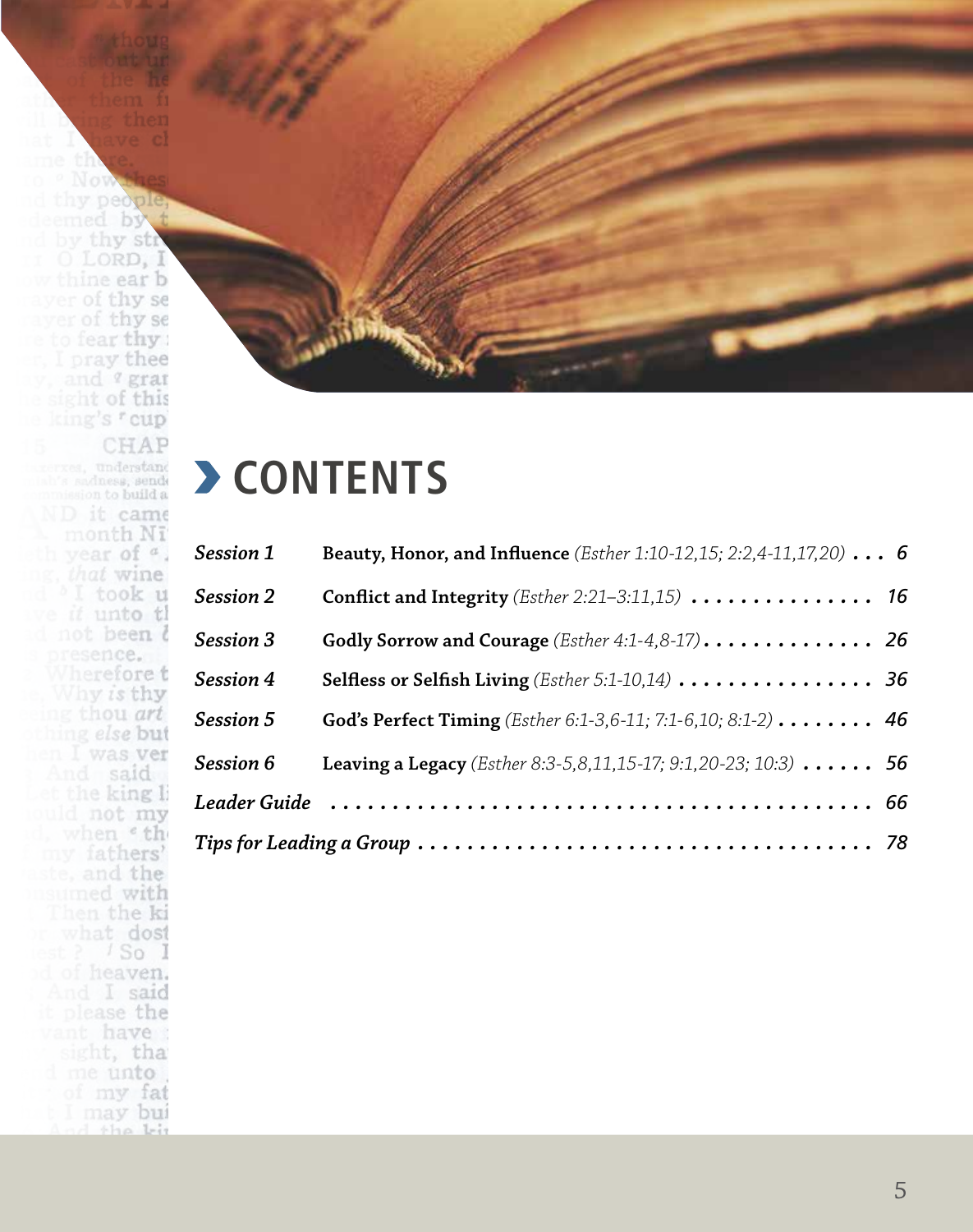### *SESSION 1*

## *Beauty, Honor, and Influence*

The invisible hand of God is at work in the lives of both those who know Him and those who don't.

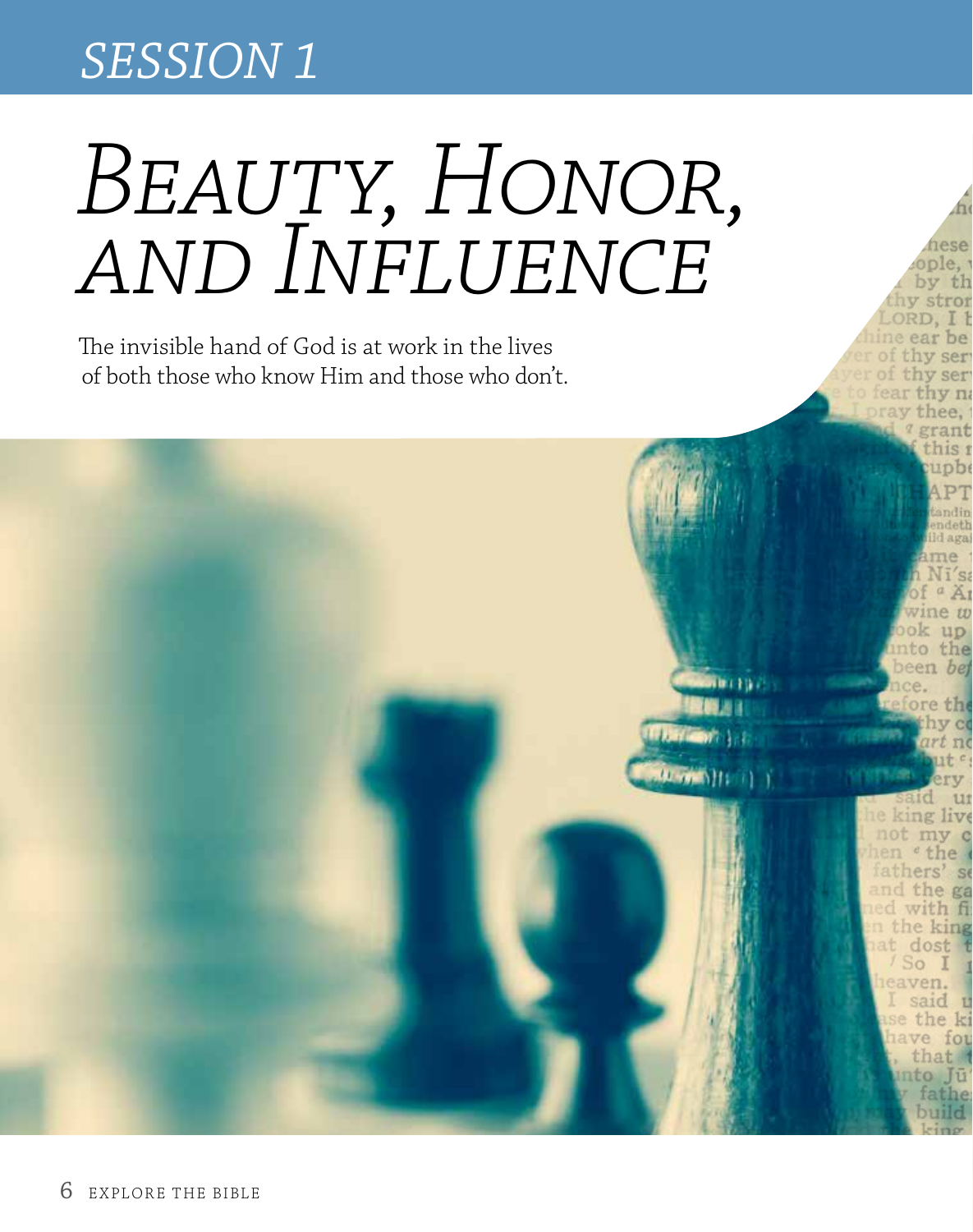### **ABOUT THE BOOK OF ESTHER**

The Bible is filled with accounts of men and women who trusted in God and took courageous stands to live for Him. Although some of them faced the fearful prospect of martyrdom, they didn't back down from their devotion to the living God. God used these men and women—individuals like Esther—to advance His kingdom purposes.

The Book of Esther is one of the more controversial books of the Old Testament. How can we have a book in the Bible that never mentions God's name in any form or fashion? This is the only book in the Bible without an explicit mention of God or even a mention of the law and worship. Yet, though never explicit, the invisible hand of God is undeniable and implicit throughout every detail of the story.

#### **AUTHOR**

The Book of Esther doesn't name its writer. Early Jewish and Christian traditions suggest that among the people named in the book, Mordecai, Esther's cousin and guardian, was in the best position to record the events. Scripture says Mordecai recorded certain events in order to relate them to Jews throughout the kingdom (see Esth. 9:20). The writer possessed great literary skill, especially in developing plot and narrative tension.

#### **DATE**

In terms of the events covered in the book, the narrative of Esther covers 486 to 465 B.C., during the years of Ahasuerus's reign over Persia. In terms of when the books were written, we can't be certain. If written by Mordecai, the Book of Esther was probably written soon after the events described. Like Ezra and Nehemiah, the book is set in the fifth century B.C. as the long decades of the Babylonian exile were drawing to a close. Challenges and dangers still abounded for God's people. Yet God called out bold individuals who were born "for such a time as this" (Esth. 4:14).

#### **PURPOSE**

The Book of Esther concludes with a clear purpose: for the original audience to understand and observe the celebration of Purim. The events of Esther's life unfolded in a way that revealed God's providential care for His people. Because of the boldness and selfless faith of an unlikely heroine, God's people were freed to defend themselves against and ultimately be delivered from evil.

God wouldn't allow His plan of salvation to fail. Whether behind the scenes (providence) or by direct answer to His people's prayers, God ensured the success of His purposes. His activity in the Book of Esther included preserving the people through whom He would send the Messiah, Jesus Christ, to provide salvation from sin to all who believe in Him.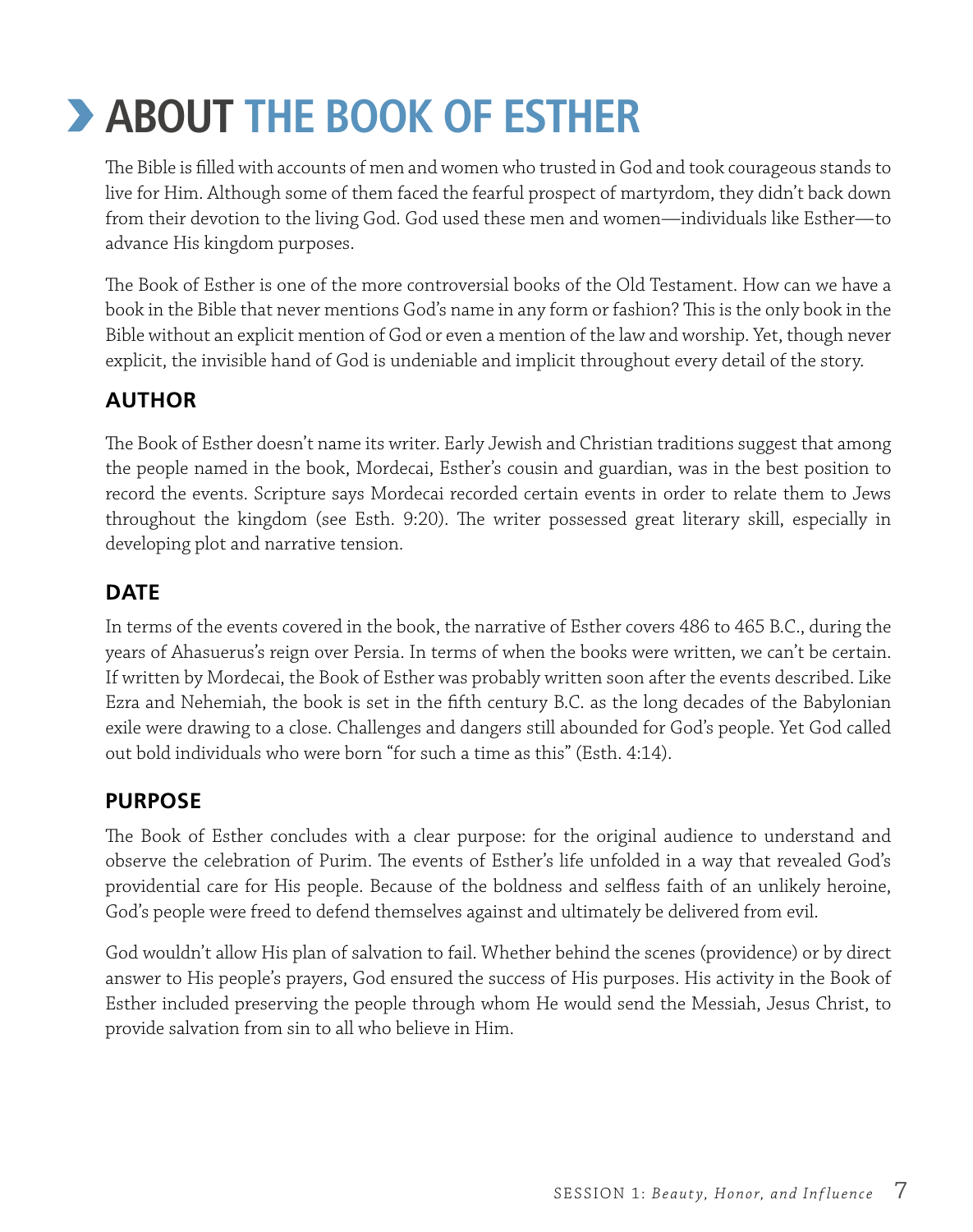## **ESTHER 1:10-12,15; 2:2,4-11,17,20**

### Think About It

*The story of Esther is driven by conversations leading to actions.*

"though

nere.

*Circle words related to speech.*

*Underline words describing reactions.* 

8 EXPLORE THE BIBLE

at dost

**1:10** On the seventh day, when the king was feeling good from the wine, Ahasuerus commanded Mehuman, Biztha, Harbona, Bigtha, Abagtha, Zethar, and Carkas, the seven eunuchs who personally served him, **11** to bring Queen Vashti before him with her royal crown. He wanted to show off her beauty to the people and the officials, because she was very beautiful. **12** But Queen Vashti refused to come at the king's command that was delivered by his eunuchs. The king became furious and his anger burned within him. **15** The king asked, "According to the law, what should be done with Queen Vashti, since she refused to obey King Ahasuerus's command that was delivered by the eunuchs?"

**2:2** The king's personal attendants suggested, "Let a search be made for beautiful young women for the king. **4** Then the young woman who pleases the king will become queen instead of Vashti." This suggestion pleased the king, and he did accordingly. **5** In the fortress of Susa, there was a Jewish man named Mordecaia son of Jair, son of Shimei, son of Kish, a Benjaminite. **6** He had been taken into exile from Jerusalem with the other captives when King Nebuchadnezzar of Babylon took King Jeconiaha of Judah into exile. **7** Mordecai was the legal guardian of his cousin Hadassah (that is, Esther), because she didn't have a father or mother. The young woman had a beautiful figure and was extremely goodlooking. When her father and mother died, Mordecai had adopted her as his own daughter. **8** When the king's command and edict became public knowledge, many young women gathered at the fortress of Susa under Hegai's care. Esther was also taken to the palace and placed under the care of Hegai, who was in charge of the women. **9** The young woman pleased him and gained his favor so that he accelerated the process of the beauty treatments and the special diet that she received. He assigned seven handpicked female servants to her from the palace and transferred her and her servants to the harem's best quarters. **10** Esther did not reveal her ethnic background or her birthplace, because Mordecai had ordered her not to. **11** Every day Mordecai took a walk in front of the harem's courtyard to learn how Esther was doing and to see what was happening to her. **17** The king loved Esther more than all the other women. She won more favor and approval from him than did any of the other young women. He placed the royal crown on her head and made her queen in place of Vashti. **20** Esther still had not revealed her birthplace or her ethnic background, as Mordecai had directed. She obeyed Mordecai's orders, as she always had while he raised her.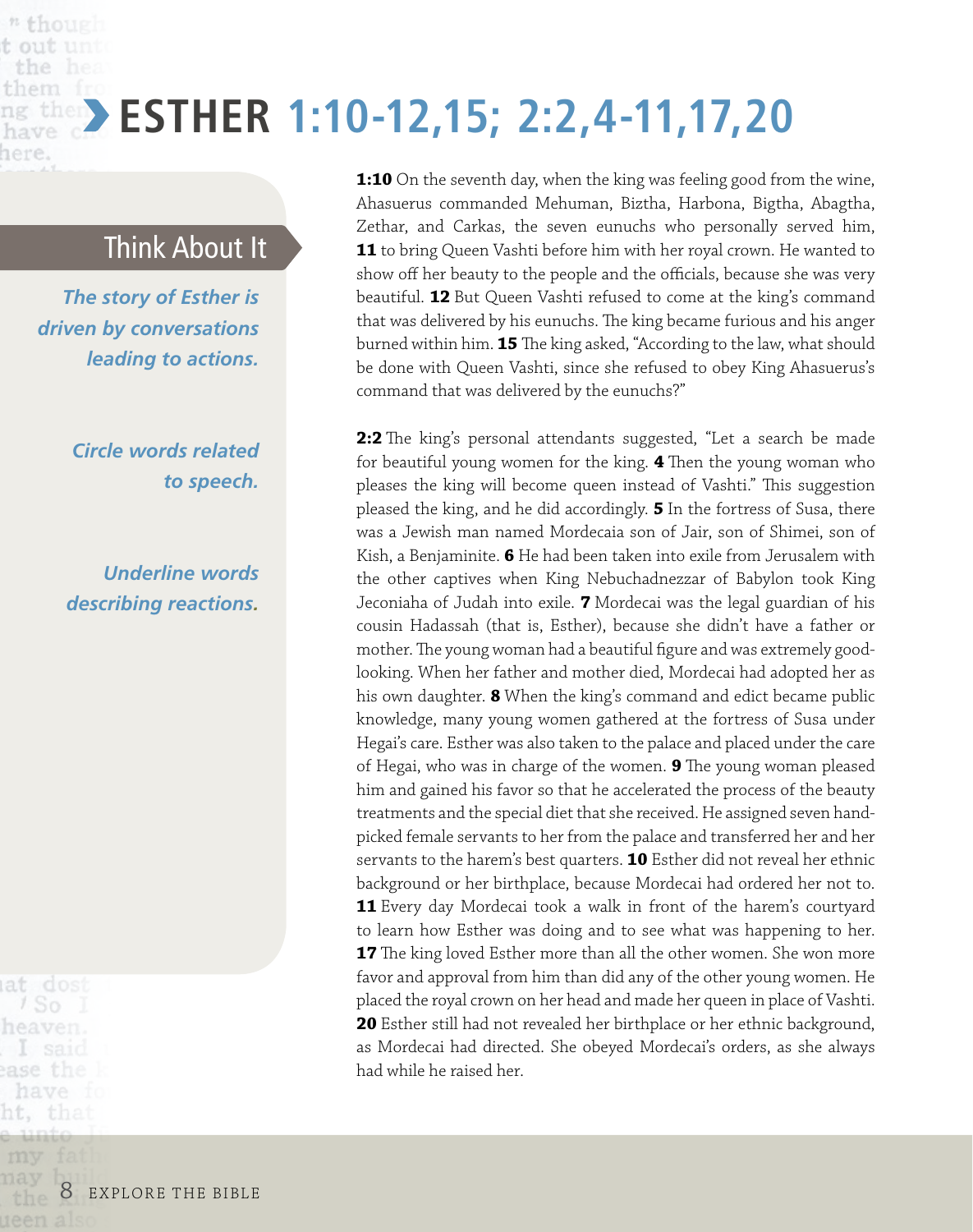### **UNDERSTAND THE CONTEXT**

#### USE THE FOLLOWING PAGES TO PREPARE FOR YOUR GROUP TIME.

This biblical account of intrigue and "fate" is set in ancient Persia formerly Mesopotamia, the region around modern-day Iraq and Iran. The king who became Esther's husband, Ahasuerus (Xerxes), reigned in Persia from 486 to 465 B.C. after the death of his father, Darius.

God's covenant people, the Jews, had previously been captured by the Babylonians and were living as exiles under a pagan king, Nebuchadnezzar (see Dan. 1–2). When the Persians overthrew the Babylonians in 539 B.C., as Daniel's interpretation of Nebuchadnezzar's dream prophesied, Jews were granted freedom from their Babylonian exile. Cyrus's edict in 538 B.C. allowed many Jews to return to rebuild Jerusalem (see Ezra 1:1-5). Many others remained in their deported regions and assimilated into Persian society, much as immigrants today assimilate into the "melting pot" that is American society.

Persian kings were concerned to perpetuate unity and compliance within the realm, which would sustain both the empire's endurance and defense against a foreign power. The cunning of the Persian rulers in instituting empire-wide policies and social structures to unify its people and culture surely contributed to the empire's vast geography and endurance. In addition to tiered governance, a few other cultural developments included embracing the diversity of cultures present among such a vast populace; the policy of emancipating slaves, including the Jewish people (see Ezra 1:1-5); instituting postal and road systems; and importantly, promoting an official language throughout the land—Aramaic (the language in which some of the divinely inspired Old Testament is written as a result). All these developments play a role in revealing the invisible God through the story of Esther.

"A GODLY WOMAN'S TRUE ADORNMENT CAN'T BE BOUGHT AT A DEPARTMENT STORE OR ACOUIRED IN THE BEAUTY SHOP." *—Dr. Tony Evans*

<sup>1.</sup> The Persian Empire extended from India to Cush (see Esth. 1:1). Mesopotamia was the land between the Euphrates and Tigris Rivers and was included under early Persian dominion as the Achaemenid Empire, founded in the 6th century B.C. by Cyrus the Great. The events of Esther took place in the capital city of Susa, the winter capital and one of three capital cities. Ecbatana and Persepolis were the other two. Some assert that Babylon was also a capital city.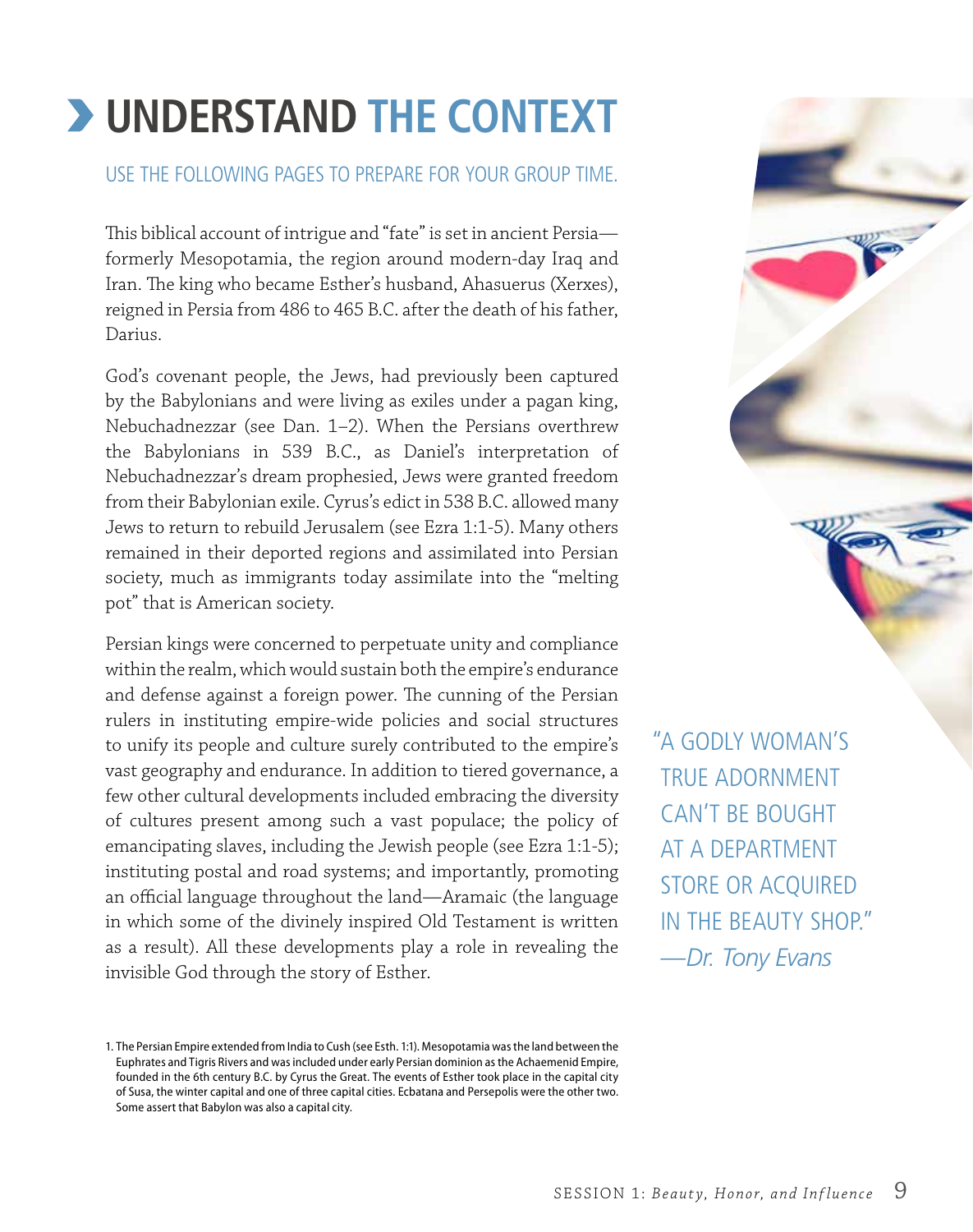

### **EXPLORE THE TEXT**

#### *PERSIA NEEDED A NEW QUEEN (Read Esther 1:10-12,15.)*

Our story opens with the great pomp and circumstance that was common among the Persians as King Ahasuerus declared a 180-day festival to celebrate his splendor and the splendor of the Medo-Persian Empire. The king concluded this half-year festival with a week-long party for all the people in the capital fortress city of Susa, where he would further exhibit his splendor, including the beauty of his wife, Queen Vashti.

The king was perhaps uninhibited because he "was feeling good from the wine" (v. 10). Such a picture of an intoxicated king would probably conjure in the minds of the original Jewish readers a previous drunken ruler. Belshazzar was the king of the Babylonian Empire when, also in a drunken stupor and wanting to display the splendor of his dominion, he literally saw the writing on the wall that God was about to bring his kingdom to an end and give it to the Medes and the Persians (see Dan. 5:5,25-28).

When Vashti refused to be put on display, "the king became furious and his anger burned within him" (Esth. 1:12). Ahasuerus promptly recognized that his authority was being challenged before the entire kingdom. The most powerful man on the planet and the commander of an army at war with Greece couldn't afford to have his authority publicly rejected.

What was to be done to one of the king's subjects who disobeyed the command of the king, even his own wife? Ahasuerus summoned his counselors and experts in the very specific and irrevocable "laws of Persia and Media" (v. 19; also see 8:8; Dan. 6:8,12) to determine what should be done with Vashti, "according to the law" (Esth. 1:15). Interestingly, rather than referring to a specific Medo-Persian law, "the law" in this case seems to have been what the king and his

at dos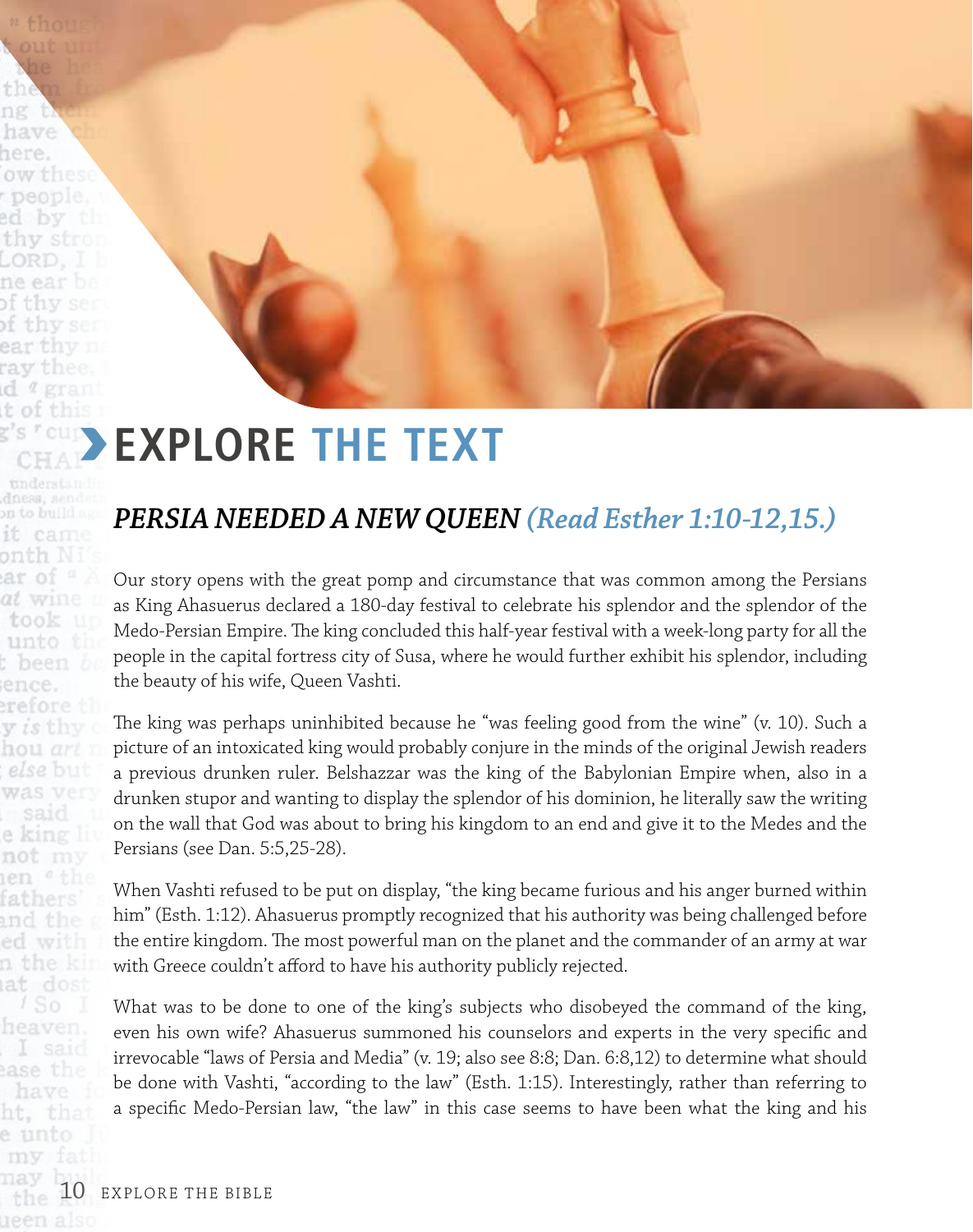counselors wanted it to be. The determination was that Vashti was to be replaced by one "more worthy than she" (v. 19).

*In what ways might God use pride in the hearts of individuals to redirect circumstances for greater purposes?*

#### *GOD PROVIDED A NEW QUEEN*

*(Read Esther 2:2,4-8,17,20.)*

Who would be the new Queen of Persia? By the authority of the king and his personal attendants, the empire-wide Miss Persia Beauty Pageant would determine the new queen. What better circumstance could avail themselves for God to raise up the beautiful, godly woman of His own choosing and for His own purposes from among millions of Persian citizens? Enter the young and "extremely good-looking" (v. 7) cousin of Mordecai, Esther.

Esther's beauty was enhanced by her respectful, humble, and submissive demeanor. She was a young woman of character who "won approval in the sight of everyone who saw her" (v. 15) and "won more favor and approval from [the king] than did any of the other young women," so much that the king "placed the royal crown on her head and made her queen in place of Vashti" (v. 17). Moreover, Esther "obeyed Mordecai's orders, as she always had while he raised her" (v. 20). The beauty of Esther's faithful obedience was a model not only for the women of fifth-century B.C. Persia but also for all women—and men—everywhere and in all times.

*List different forms and virtues of beauty (see Ps. 149:4; 1 Pet. 3:1-6).*

#### **KEY DOCTRINE**

*God's Providence*

God as Father reigns with providential care over His universe, His creatures, and the flow of the stream of human history according to the purposes of His grace.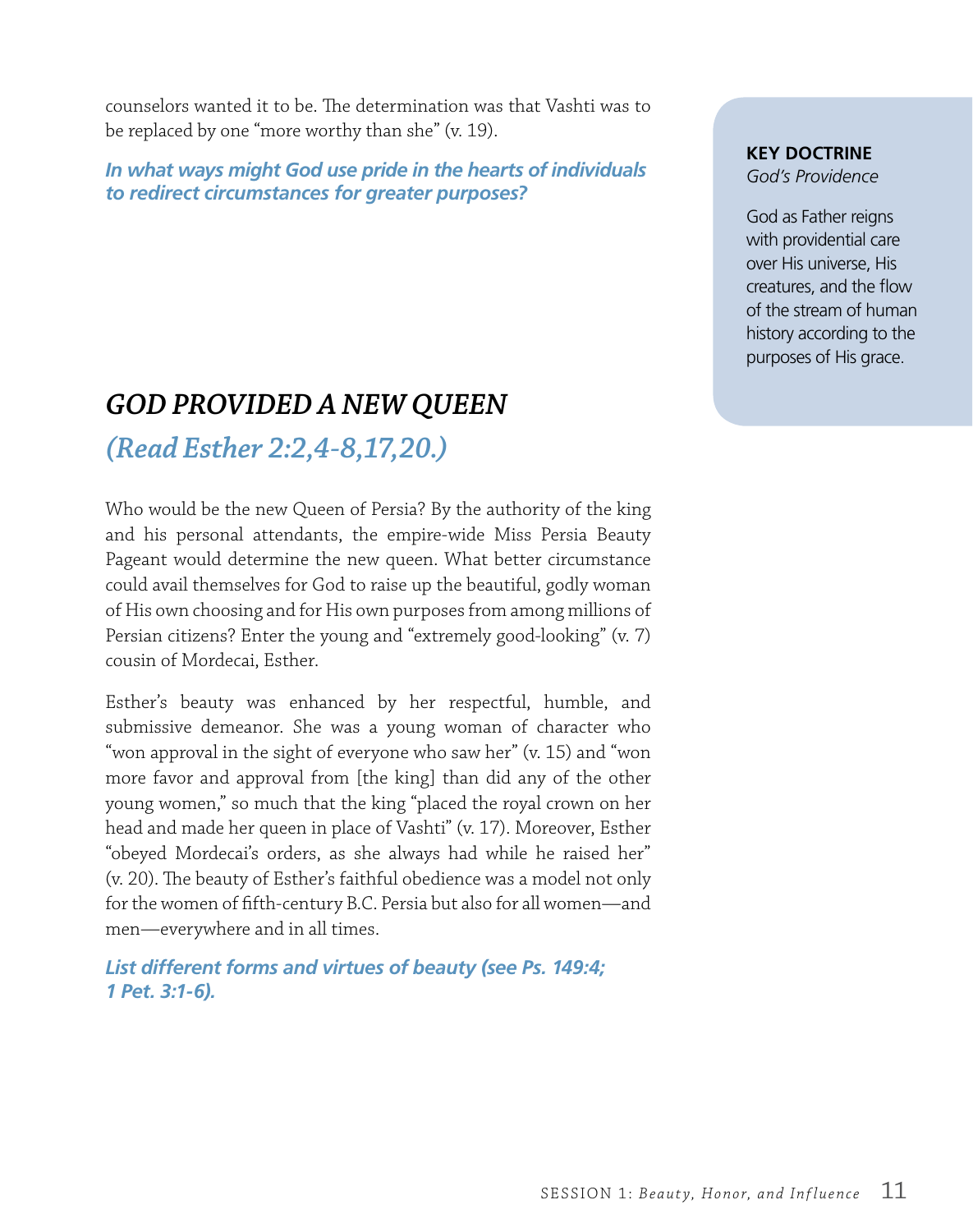Was it mere coincidence that Mordecai was a public servant "at the King's Gate" (Esth. 2:19) at this time? Was it mere coincidence that "Mordecai had adopted [Esther] as his own daughter" (v. 7)? Was it mere coincidence that Mordecai and Esther had been deported from Jerusalem to Susa under Babylonian control and were residing in Susa when Ahasuerus became king and Vashti spurned him there? Was it mere coincidence that Esther was "extremely good-looking" (v. 7)? We begin to see very quickly that not even a master chess player or a brilliant mathematician could design or anticipate so many variables to determine his desired outcome. But a sovereign God can.

Proverbs 21:1 notes:

" though t out

them

ray the d ? gr it of this g's <sup>r</sup>eupl

took unto th been by

refore th

*A king's heart is like streams of water in the LORD's hand: He directs it wherever He chooses.* 

Psalm 75:6-7 says:

*Exaltation does not come from the east, the west, or the desert, for God is the Judge: He brings down one and exalts another.* 

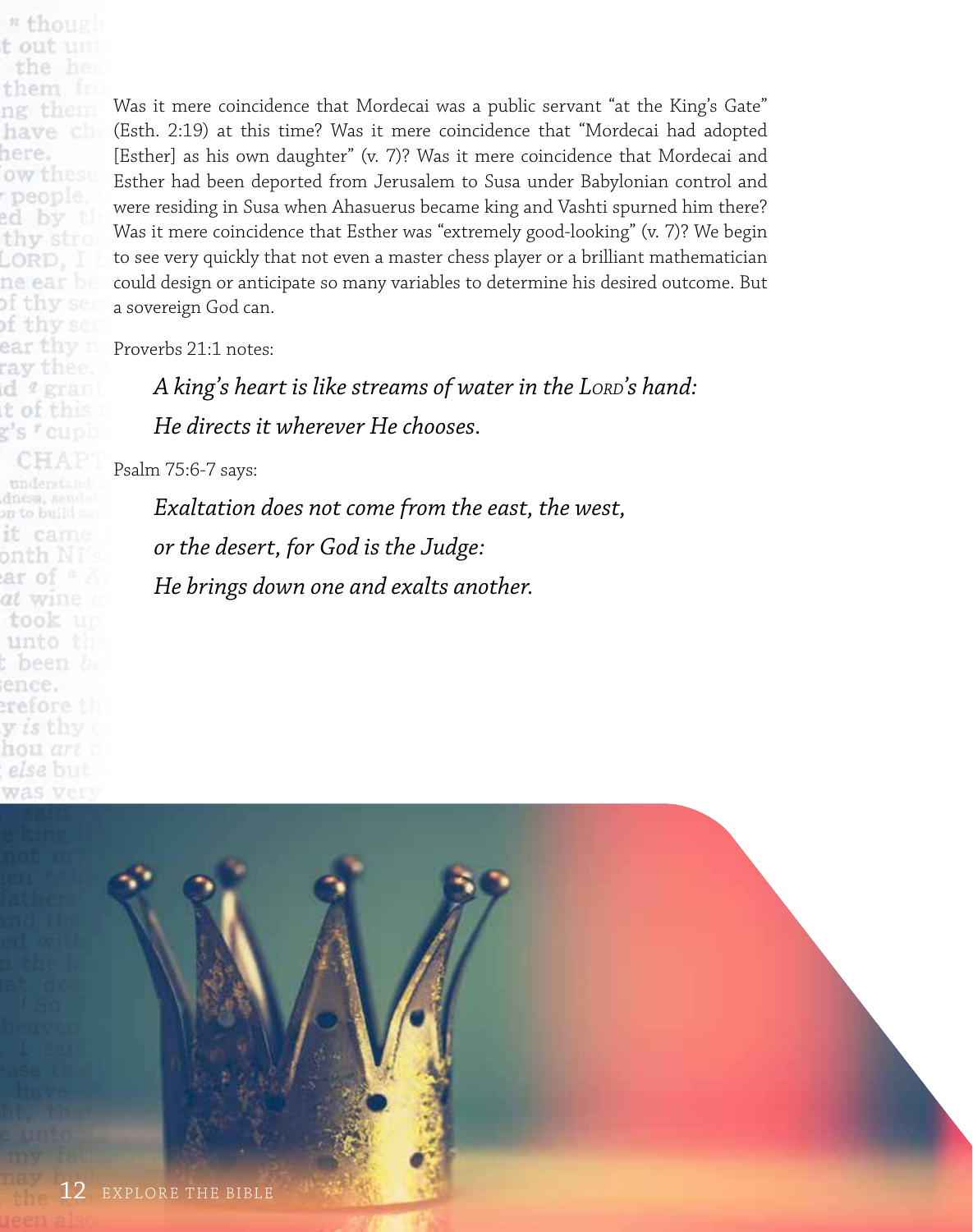God places people in positions of power for His sovereign purposes (see Rom. 9:17). The Book of Esther clearly illustrates that the geopolitical circumstances of the world, as well as the emotional and psychological dispositions of the king and queen of the world's preeminent nation, were ordained and used by God for His purposes to redeem and preserve His covenant people.

In the New Testament the apostle John tells us:

*No one has ever seen God. The One and Only Son the One who is at the Father's side— He has revealed Him.* **John 1***:***18**

That is, Jesus Christ has finally and fully revealed to us the invisible God. We might legitimately ask, then, does the Old Testament reveal God to us too, and if so, how?

The Old Testament reveals the invisible God in at least two ways.

- 1. Because God is both infinitely wise and all-powerful, He's able to order circumstances in history so that they carry out His good purposes. Those events and circumstances put on display for all to see the many facets of God's nature—His power, His care, His wisdom, His holiness, His love, and others. Without an explanation of the purpose and meaning of those events, however, people might ascribe any number of personal or subjective meanings to them.
- 2. God's inspired explanation of those events—that is, Scripture is needed to reveal Himself, His purposes in history, and His instruction to all who bear His image. Both the events and the explanation of those events reveal God to us.

Both of these realities testifying to the invisible God are clearly seen in the Book of Esther, even as the story begins in these opening chapters.

*What in your own life may have seemed lucky or coincidental at the time, but in hindsight you can see that God was at work to put you in a particular place or relationship or to grow your character?*

#### **BIBLE SKILL Identify ways contemporaries use a word or phrase.**

An unspoken theme of the Book of Esther is the providential acts of God. Today the phrase "acts of God" is used in legal documents and common culture.

*What does the phrase "acts of God" mean today?*

*How is this usage similar to the biblical idea of providential acts of God?*

*How is today's usage of the term different?*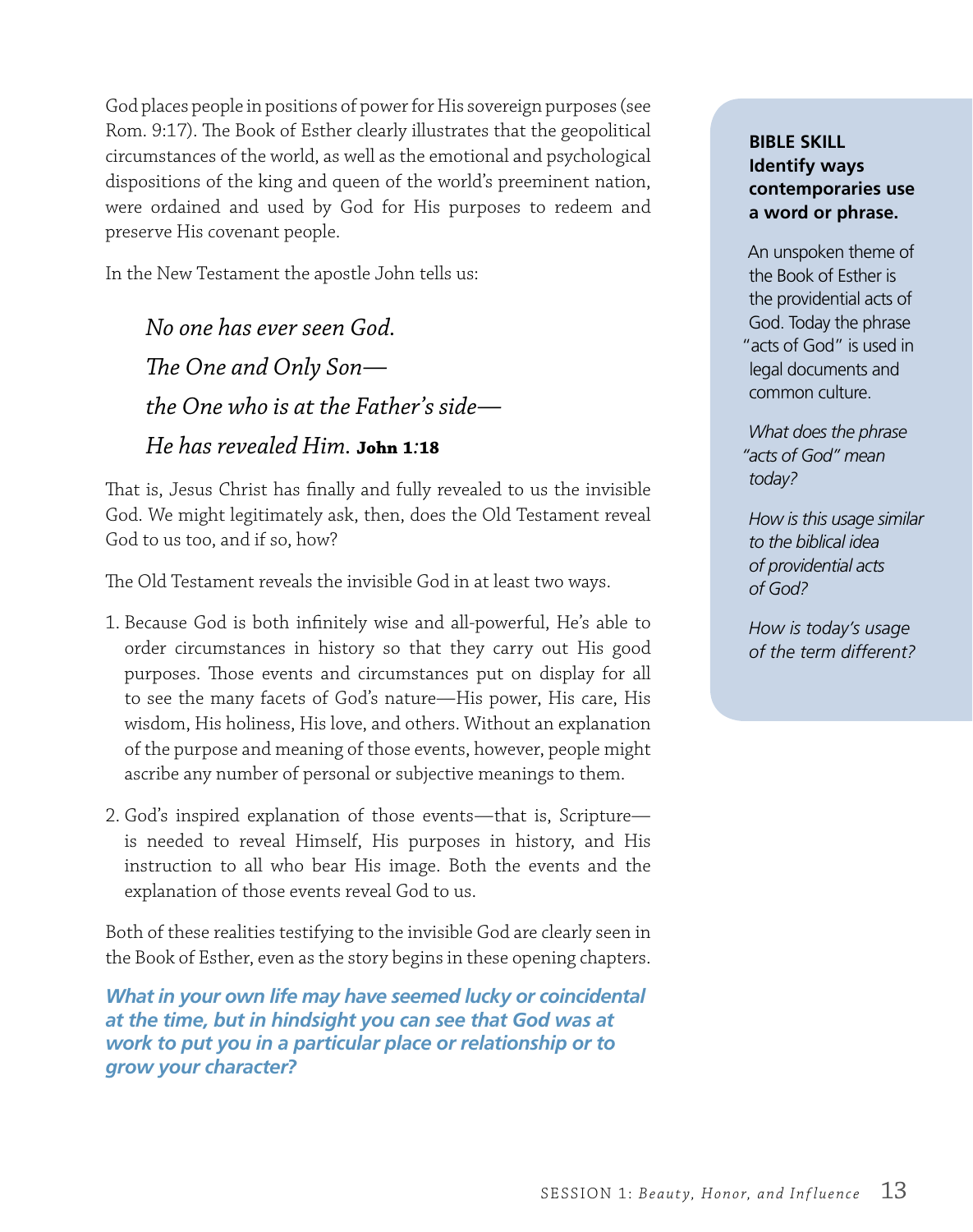### **DBEY THE TEXT**

In a world that often seems out of control—overindulging desires, abusing power, obsessing over image, and driven by popular opinion—God's people can have great peace and hope knowing that God is still in control. If He can take an orphaned girl from a religious and ethnic minority group, recently freed from captivity as an exile in a foreign enemy nation, and make her the beloved new queen of the most powerful—and pagan—kingdom on earth, then we have nothing to worry about.

*How does your culture seem self-obsessed, godless, or generally out of control?*

*How can this group be like family to you, encouraging you to live with humility and respect, even toward people who may not share your values or beliefs?*

*Whom can you encourage? What specifically does that person need?*

*What will you do to live in a way that's contrary yet attractive to the culture around you?*



#### **MEMORIZE**

"A king's heart is like streams of water in the LORD's hand: He directs it wherever He chooses." Proverbs 21:1